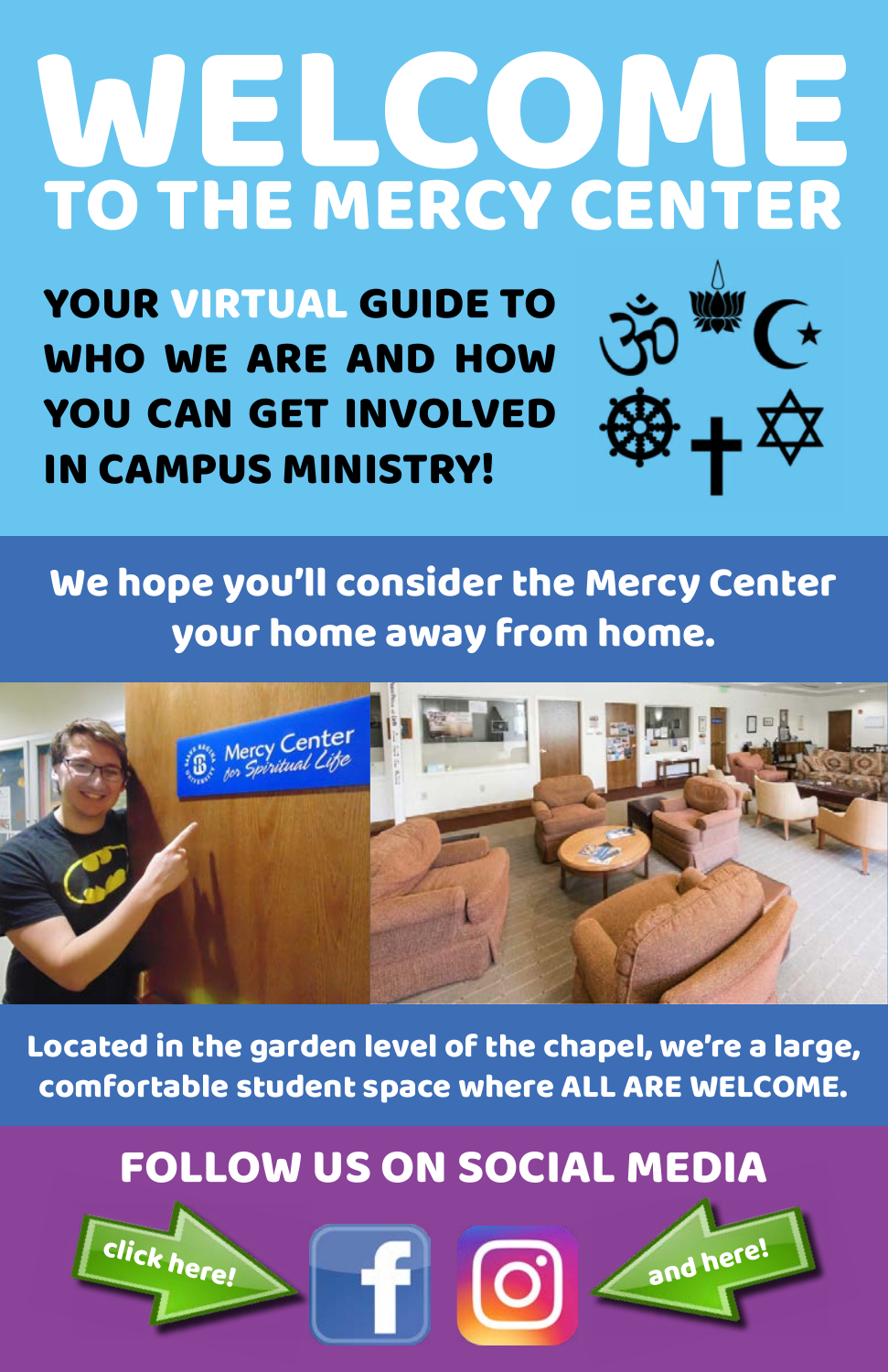Here are a bunch of ways you can get involved!

### 1. Attend a campus ministry event.

We have events EVERY Wednesday night!

### 2. Serve (y)our community.



Study, read, hang out with friends, grab a snack, cook a meal you enjoy: the Mercy Center is a place where you will form lasting friendships in a safe, affirming, and See next page! See next page!

Prepare a meal for the homeless shelter, volunteer at a beach cleanup, make a warm blanket, or help deliver furniture to families in need. Many other service opportunities are available and we need your help!

### 3. Become a part of one of our ministries.

### 4. Be yourself.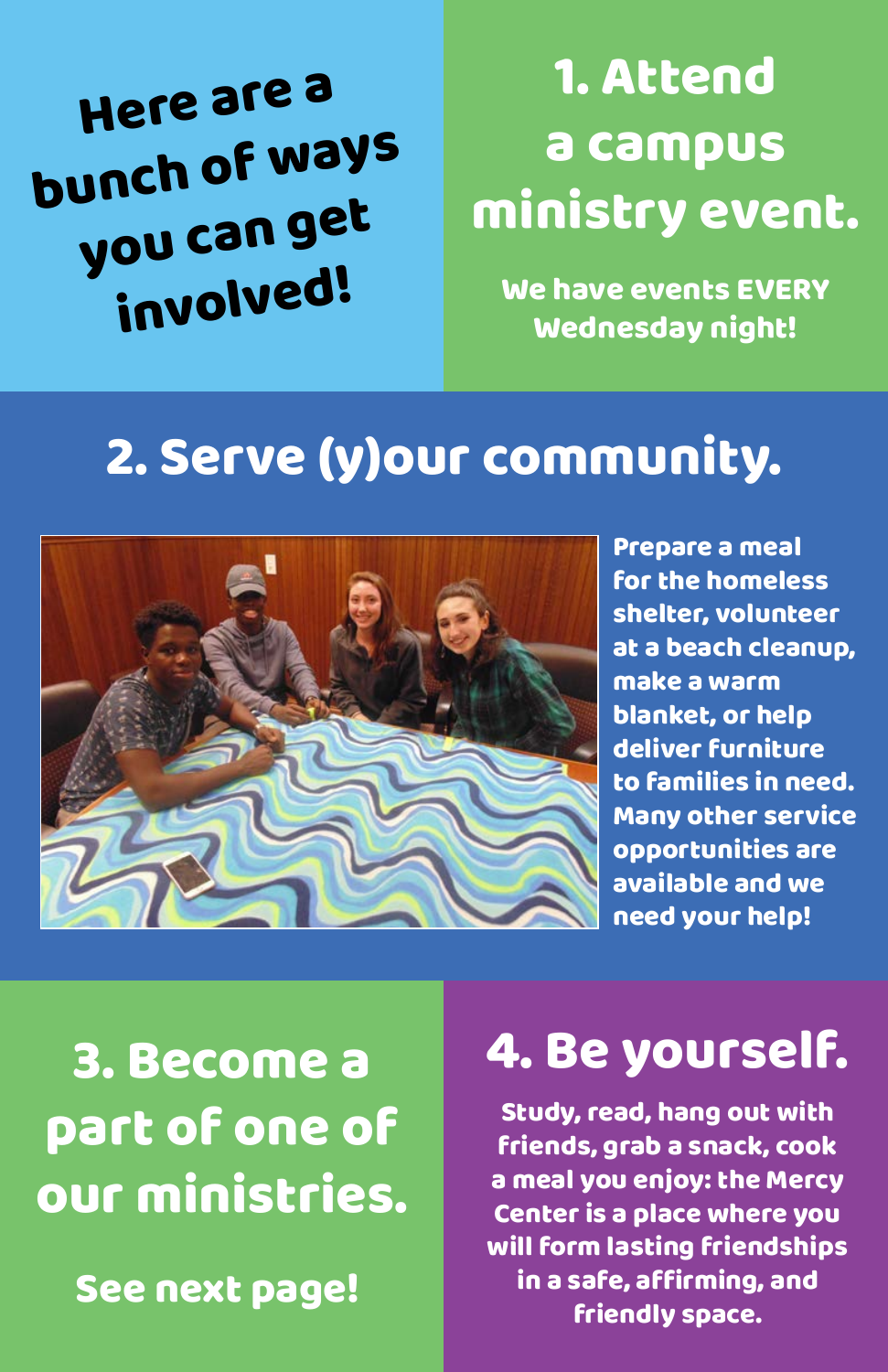### Retreats

## Spiritual Life

Retreats are a way to unplug and get away from the daily activities and stresses of campus life.

On a campus ministry retreat, you'll have opportunities to explore your spirituality, have time for prayer and meditation, listen to other students' faith journeys, and have fun in each other's company while enjoying a beautiful and peaceful setting off campus.



There are countless ways to explore and deepen your spiritual

life at the Mercy Center. Deepening your faith doesn't come with a guide book, so let us help you discover where you find meaning. And here are some opportunities to help you do just that . . .



• Attend the 7:00 PM Sunday Student Mass • Join the student Liturgical Planning Team • Explore a meditative Taizé Prayer Service • Attend eucharistic adoration evenings • Sing or play an instrument in the chapel • Join the RCIA team • Attend a Wednesday Night Faith & Food Event • Be a reader, eucharistic minister or minister of hospitality.  *Training for all liturgical ministries is provided!*